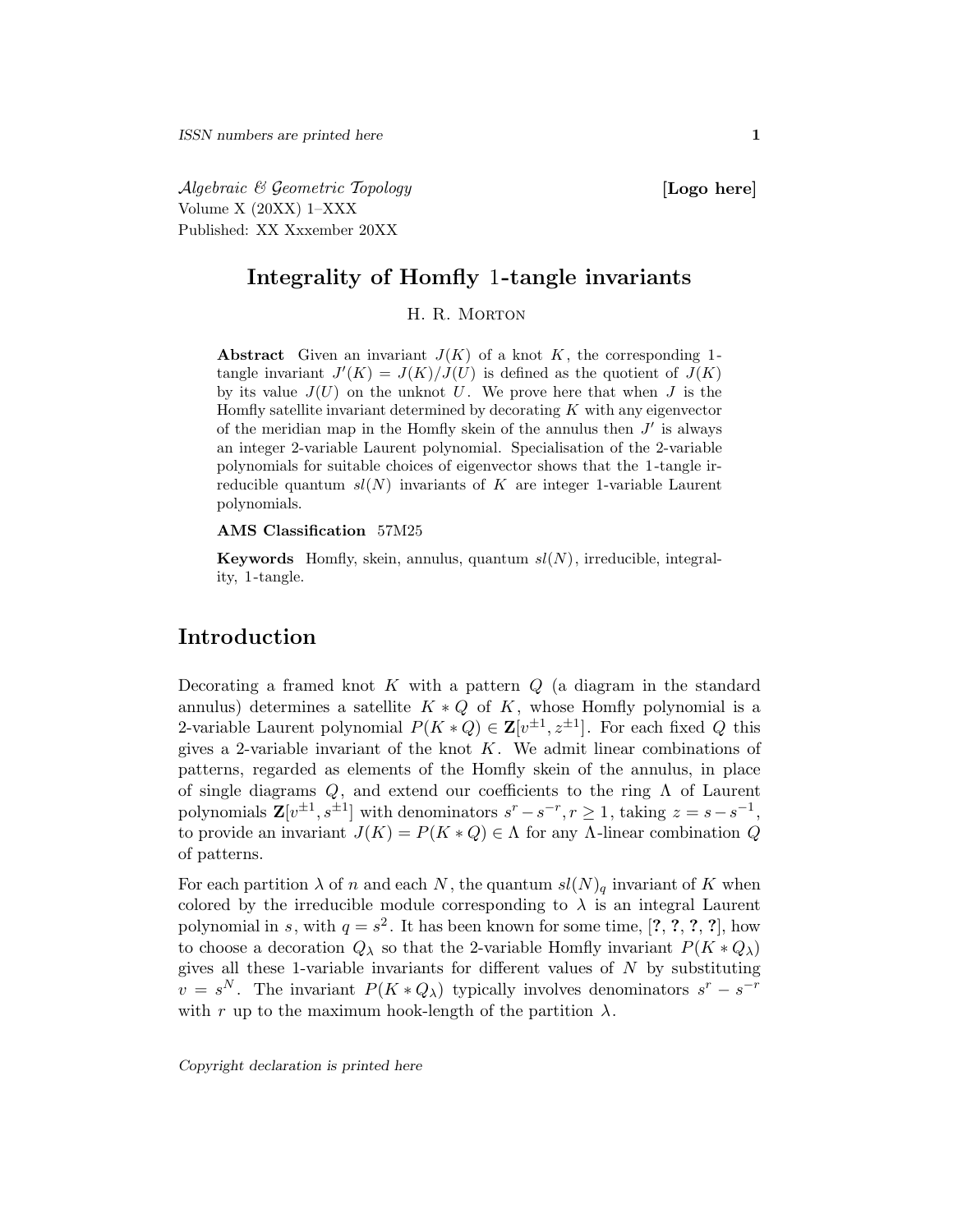In [?] Thang Le showed that the 1-tangle invariant  $J_K'(V_\lambda)$  of a framed knot K when colored by an irreducible module  $V_{\lambda}$  over any quantum group is an integer Laurent polynomial in the quantum parameter  $q$ . In this case the 'quantum dimension' of  $V_{\lambda}$ , which is  $J_U(V_{\lambda})$ , is itself in  $\mathbb{Z}[q^{\pm 1}]$  and hence so is the invariant  $J_K(V_\lambda)$ .

Consequently the denominators in the 2-variable invariant  $P(K * Q_\lambda)$  will be cancelled by terms in the numerator when v is replaced by  $s^N$  for any N. Each of the resulting 1-variable Laurent polynomial invariants of  $K$  is then divisible by the value of the invariant for the unknot. Many constructions of manifold invariants based on quantum invariants involve substitution of a root of unity for the variable  $s$ ; the 1-tangle invariant gives a reliable means of retaining information at values of s for which the quantum dimension of the coloring module is zero.

The purpose of this paper is to show that the integrality of these  $sl(N)<sub>q</sub>$  1tangle invariants of  $K$  can already be seen at the 2-variable level. We show further that if  $J(K) = P(K * Q)$  where Q is any eigenvector of the meridian map on the Homfly skein of the annulus then the 1-tangle invariant  $J'(K)$  lies in  $\mathbf{Z}[v^{\pm 1}, s^{\pm 1}]$ . Such eigenvectors Q include the elements  $Q_{\lambda}$  mentioned already, as well as a wider family  $Q_{\lambda,\mu}$ , [?], depending on two partitions  $\lambda$  of n and  $\mu$  of p. These give a single 2-variable invariant which packages together for different N the quantum invariants coming from the irreducible submodule of the tensor product of n copies of the fundamental  $sl(N)<sub>q</sub>$  module and p copies of its dual determined by the partitions  $\lambda$  and  $\mu$ . The individual 1-variable invariants are recovered from  $P(K \ast Q_{\lambda,\mu})$  in the form of a single 2-variable integral invariant  $J'(K) = a_K(\lambda, \mu)$  which yields each  $sl(N)_q$  invariant by setting  $v = s^N$ . In the simplest case where  $n = p = 1$  the modules are the adjoint representations of  $sl(N)<sub>a</sub>$ , and the 2-variable invariant is closely related to the Homfly polynomial of the reverse parallel of the knot.

The eigenvectors  $Q_{\lambda,\mu}$  of the meridian map in the Homfly skein of the annulus are described explicitly in [?], where further details of their properties can be found. The main result here is the following integrality theorem for the 2-variable 1-tangle invariants  $a_K(\lambda, \mu) = \frac{P(K * Q_{\lambda,\mu})}{P(U * Q_{\lambda,\mu})}$  of a framed knot K coming from  $J(K) = P(K * Q_{\lambda,\mu}).$ 

**Theorem 1** Let  $K$  be a framed knot and let  $Q$  be any eigenvector of the meridian map. Then the 1-tangle invariant  $a_K = P(K * Q)/P(U * Q)$  is a 2-variable integer Laurent polynomial  $a_K \in \mathbf{Z}[v^{\pm 1}, s^{\pm 1}]$ .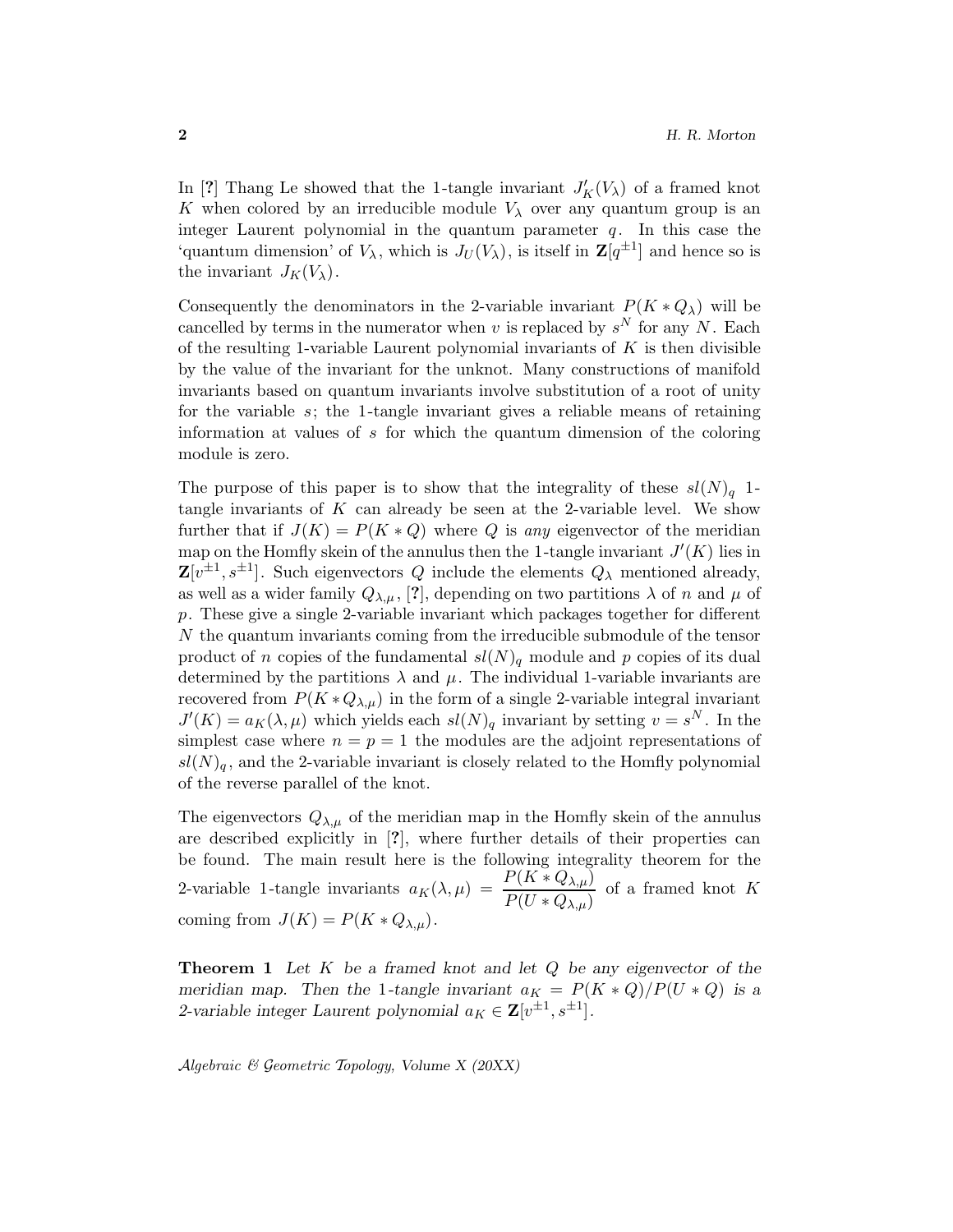As a corollary the Homfly polynomial  $P(K \ast Q_{\lambda,\mu})$  of the satellite  $K \ast Q_{\lambda,\mu}$ will always factorise as  $P(K * Q_{\lambda,\mu}) = a_K(\lambda,\mu)P(U * Q_{\lambda,\mu})$  with  $a_K(\lambda,\mu) \in$  $\mathbf{Z}[v^{\pm 1},s^{\pm 1}].$ 

The proof depends on controlling the powers of  $z^{-1}$  in a skein resolution of a single diagram in a surface in terms of the number of null-homotopic closed components of the diagram. Calculations in which braids interact with an element of the Hecke algebra which closes to give  $Q_{\lambda}$ , based on [?], are then combined with relations from [?] between  $Q_{\lambda,\mu}$ ,  $Q_{\lambda}$  and  $Q_{\mu}$  to complete the argument.

# 1 Homfly skeins and resolutions

### The general setting

Homfly skein theory applies to a surface  $F$  with some distinguished input and output boundary points.

The (linear) skein of  $F$  is defined as linear combinations of diagrams in  $F$ , up to Reidemeister moves II and III, modulo the skein relations

$$
(1) \qquad \searrow \qquad - \searrow \qquad = \qquad (s - s^{-1}) \qquad \Big\rangle \left( ,
$$
\n
$$
(2) \qquad \Big|_{\widehat{S}} \qquad = \qquad v^{-1} \quad \Big| \qquad .
$$

The coefficient ring  $\Lambda$  is taken as  $Z[v^{\pm 1}, s^{\pm 1}]$ , with denominators  $\{r\} = s^r$  –  $s^{-r}, r \ge 1.$ 

Application of the first relation to the crossing in the second relation gives the relation  $(v^{-1}-v)$   $\Big\} = z \bigcap \Big\}$ . This can be used to remove a null-homotopic curve  $\bigcap$  without crossings from a diagram at the expense of introducing  $z^{-1}$ in the coefficients.

### Examples

The skein of the plane is spanned by a single element,  $\bigcap$ . Any link L represents  $P(L) \cap \mathbb{R}$  where  $P(L) \in \Lambda$  is its Homfly polynomial.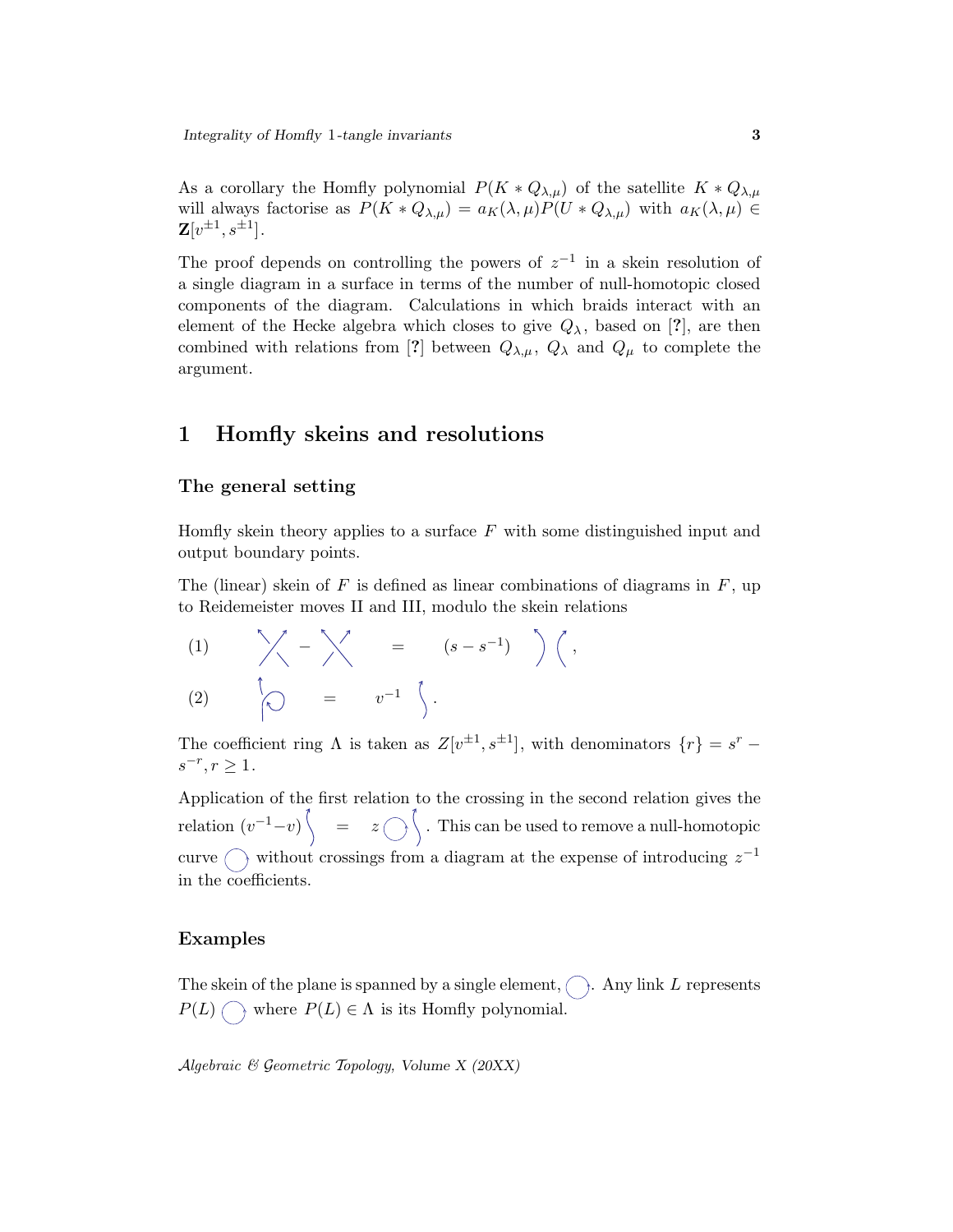

Figure 1: The framework for an  $(n, p)$  tangle

When  $F$  is a rectangle with  $n$  outputs and  $p$  inputs at the top, matched at the bottom as in figure ?? the diagrams are called  $(n, p)$ -tangles.

The resulting skein,  $H_{n,p}$ , has finite dimension  $(n+p)!$ , and is an algebra over Λ, where the product is induced by placing one tangle above another.

**Remark** In some contexts 1-tangles are known as  $(1, 1)$ -tangles, and in such cases we should expand the name of  $(n, p)$ -tangles to  $([n, p], [n, p])$ -tangles.

### Resolutions

A resolution tree for a diagram  $D$  in  $F$  is a directed tree of diagrams in  $F$ , with initial vertex D, having either one or two edges leaving each internal vertex. Two edges lead to the diagrams where one crossing in the current diagram is either switched or smoothed. A single edge performs a Reidemeister move of type I on the current diagram or removes a null-homotopic closed curve without crossings.

The following general integral resolution lemma controls the use of negative powers of z, and will shortly be applied in  $H_{n,p}$ . Write  $k(D)$  for the number of null-homotopic closed curves in a diagram D.

**Lemma 1** Let  $D$  be a diagram in a surface  $F$  having a resolution tree with diagrams  $\{D_i : i \in I\}$  at its end vertices. Then D can be written in the skein of F as a  $\Lambda$ -linear combination of  $\{D_i\}$  in the form

$$
z^{k(D)}D = \sum_{i \in I} c_i z^{k(D_i)} D_i,
$$

where  $c_i \in \mathbf{Z}[v^{\pm 1}, z]$ .

Proof By induction on the number of edges of the resolution tree.

• 1. If two edges leave the vertex  $D$  then the resolution has switched or smoothed a crossing of sign  $\pm 1$  in D, resulting in diagrams  $D_{\mp}$  and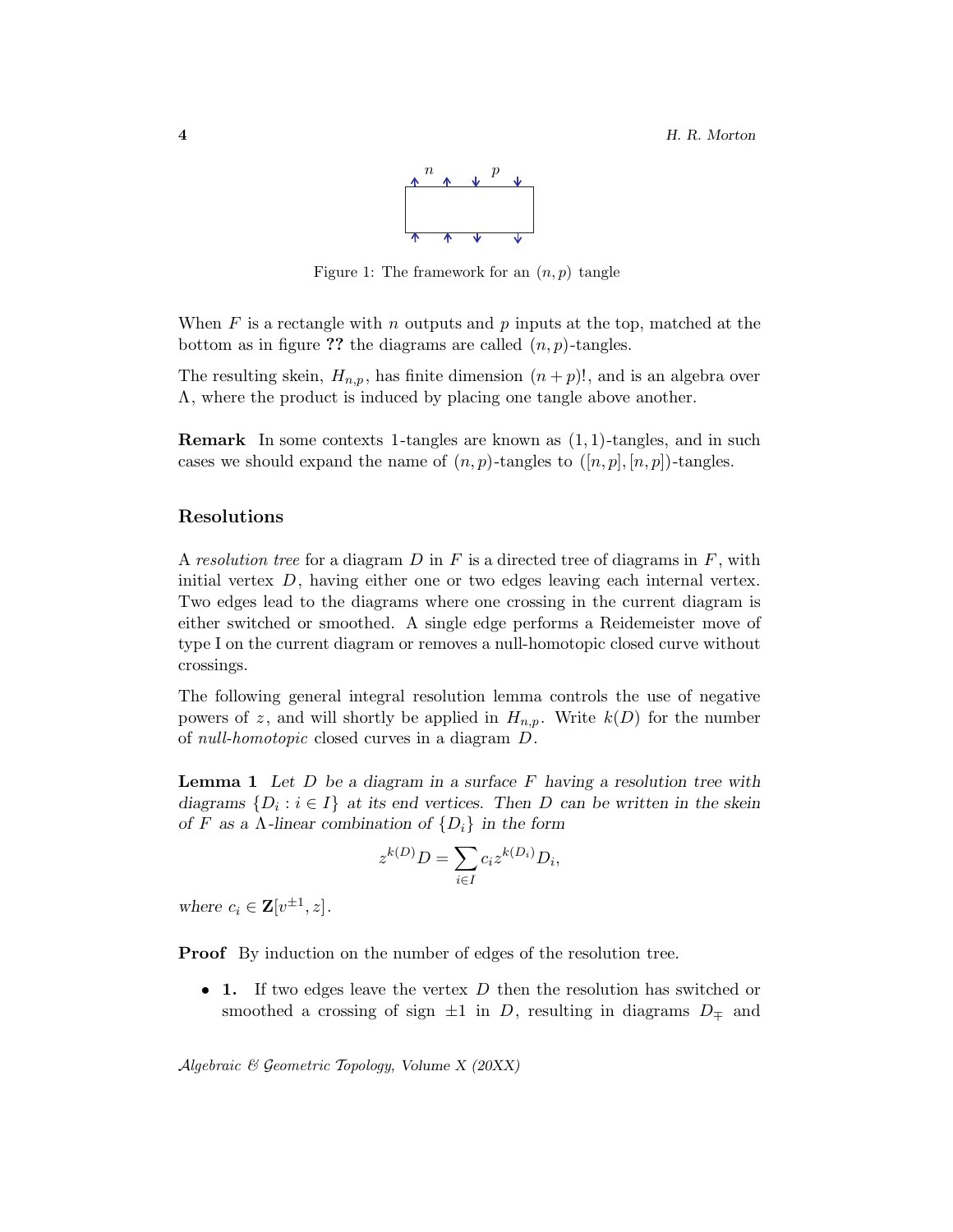$D_0$  which satisfy  $D = D_{\pm} \pm z D_0$ . Now  $k(D_{\mp}) = k(D)$  while  $k(D_0) \leq$  $k(D) + 1$ . Then

$$
z^{k(D)}D = z^{k(D_{\mp})}D_{\mp} \pm z^a z^{k(D_0)}D_0,
$$

with  $a \geq 0$ , and the resolution subtrees for  $D_{\pm}$  and  $D_0$  allow the right hand side to be expanded in terms of the end vertices  $D_i$  by induction. The coefficients  $c_i$  are either unchanged or multiplied by  $\mp z^a, a \geq 0$ .

• 2. If a single edge leaving D comes from a Reidemeister type I move then the result is immediate. If the edge corresponds to the removal of a null-homotopic closed curve without crossings, leading to a diagram  $D'$ , then  $k(D') = k(D) - 1$ , while  $zD = (v^{-1} - v)D'$  in the skein. Then

$$
z^{k(D)}D = (v^{-1} - v)z^{k(D')}D',
$$

and again induction gives the required expansion, using the subtree for D' whose coefficients  $c_i$  are multiplied by  $(v^{-1} - v)$ .

The induction starts trivially for a resolution tree with 0 edges.

# $\Box$

### Resolutions in  $H_{n,p}$

A framed knot K can be represented as a 1-tangle  $T(K)$  by a single knotted arc as in figure ??. The  $(n, p)$ -parallel of this,  $T_{n,p}(K)$ , in the skein  $H_{n,p}$  is constructed by drawing  $n+p$  parallel strands to the arc  $T(K)$ , with n oriented in one sense and p in the other, illustrated with  $n = 2, p = 1$ .



Figure 2: A 1-tangle and its  $(2, 1)$ -parallel

Standard procedures allow its resolution into  $(n+p)!$  totally descending tangles without closed components; these are tangles in which every crossing is first met as an overcrossing when the arcs are traversed in order. The ordering of the arcs in each of these tangles can be chosen by ordering their initial points counterclockwise around the boundary, starting from the bottom left corner.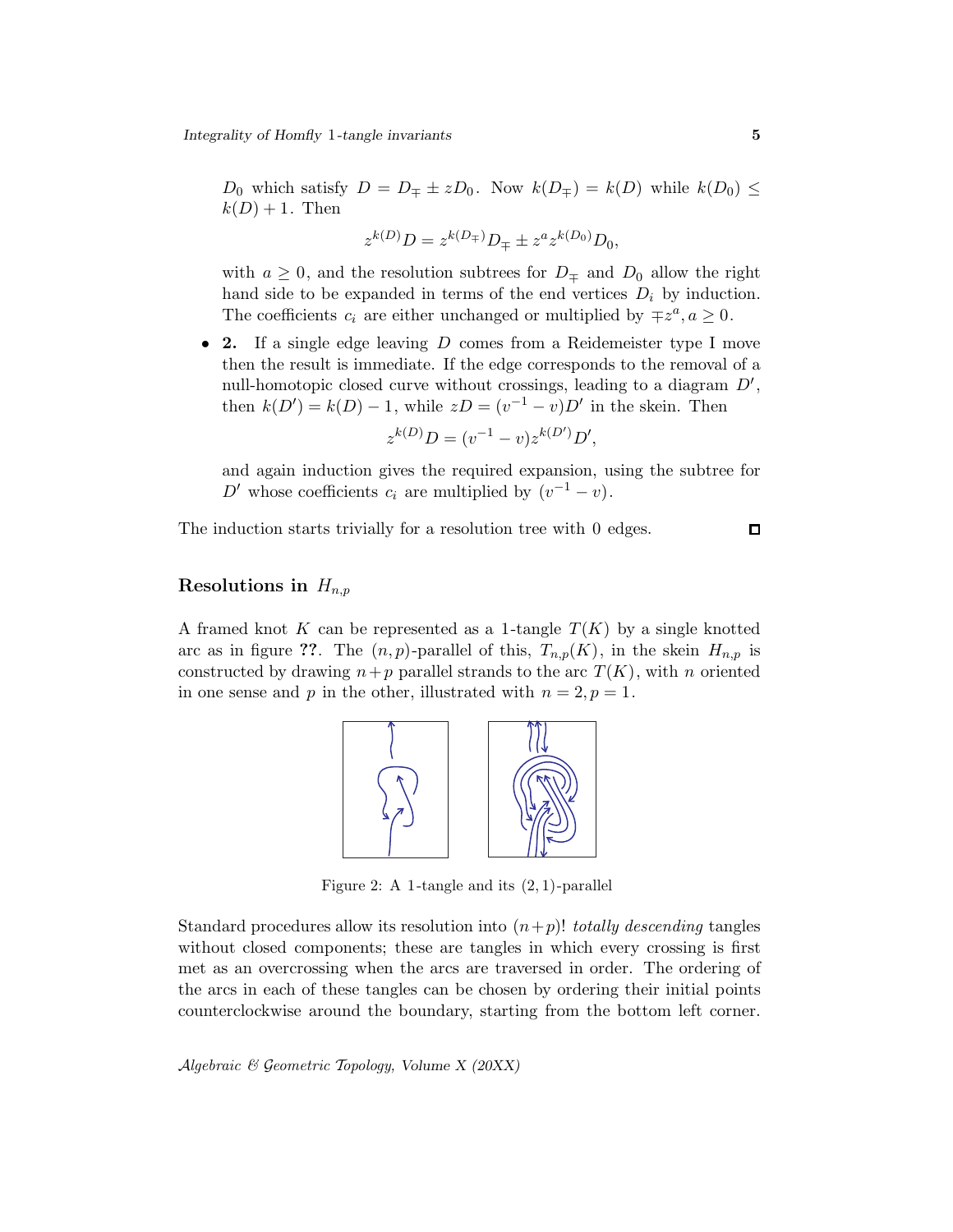As a corollary of the integrality lemma above,  $T_{n,p}(K)$  can be written as a linear combination of these tangles with all coefficients in  $\mathbf{Z}[v^{\pm 1}, z]$ .

In the case  $p = 0$  such tangles are the 'positive permutation braids',  ${b_{\pi}}$ ;  ${\pi \in}$  $S_n$ , with strings oriented from bottom to top, while when  $n = 0$  they are again positive permutation braids  $\{b_{\rho}^*, \rho \in S_p\}$ , with string orientation from top to bottom. In general each tangle is determined up to isotopy by knowing which input and output points are connected by its arcs.

For each tangle we may count the number  $k$  of its arcs which connect input and output points at the bottom. Then  $0 \leq k \leq \min(n, p)$ . We can write  $T_{n,p}(K)$  in the skein  $H_{n,p}$  as  $T_{n,p}(K) = T_{n,p}^{(0)}(K) + T_{n,p}^{(1)}(K)$  where  $T_{n,p}^{(0)}(K)$  is a combination of tangles with  $k=0$  and  $T_{n,p}^{(1)}(K)$  is a combination of tangles with  $k \geq 1$ . Tangles with  $k = 0$  have the form  $b_{\pi} \otimes b_{\rho}^*$  for some  $\pi \in S_n$  and  $\rho \in S_p$ , where ⊗ denotes juxtaposition of tangles side by side. We then have

$$
T_{n,p}^{(0)}(K)=\sum_{\pi\in S_n,\rho\in S_p}c_{\pi,\rho}(K)(b_{\pi}\otimes b_{\rho}^*),
$$

with all coefficients  $c_{\pi,\rho}(K)$  in  $\mathbf{Z}[v^{\pm 1},z]$ .

The subspace  $H_{n,p}^{(1)}$  of the algebra  $H_{n,p}$  spanned by the totally descending tangles with  $k \geq 1$  forms a 2-sided ideal, and indeed is one of a chain of ideals  $H_{n,p}^{(l)}$ , spanned by the tangles with  $k \geq l$ , which are discussed further in [?]. The closure map, induced by taking an  $(n, p)$ -tangle to its closure in the annulus, carries the skein  $H_{n,p}$  to a subspace  $\mathcal{C}_{n,p}$  of the skein  $\mathcal C$  of the annulus. The image of  $H_{n,p}^{(1)}$  under this map can readily be seen to lie in  $\mathcal{C}_{n-1,p-1} \subset \mathcal{C}_{n,p}$ . In much of what follows we can work modulo  $\mathcal{C}_{n-1,p-1}$ , so that the element  $T_{n,p}^{(1)}(K)$  will not figure largely in the calculations.

# 2 The meridian map

The skein of the annulus,  $\mathcal{C}$ , has been studied extensively, starting with work of Turaev [?]. It forms a commutative algebra over  $\Lambda$ , with the product induced by placing two diagrams in concentric annuli. The meridian map  $\varphi : \mathcal{C} \to \mathcal{C}$ is induced by including a single meridian curve around a diagram  $D$  in the thickened annulus to give the diagram shown in figure ??.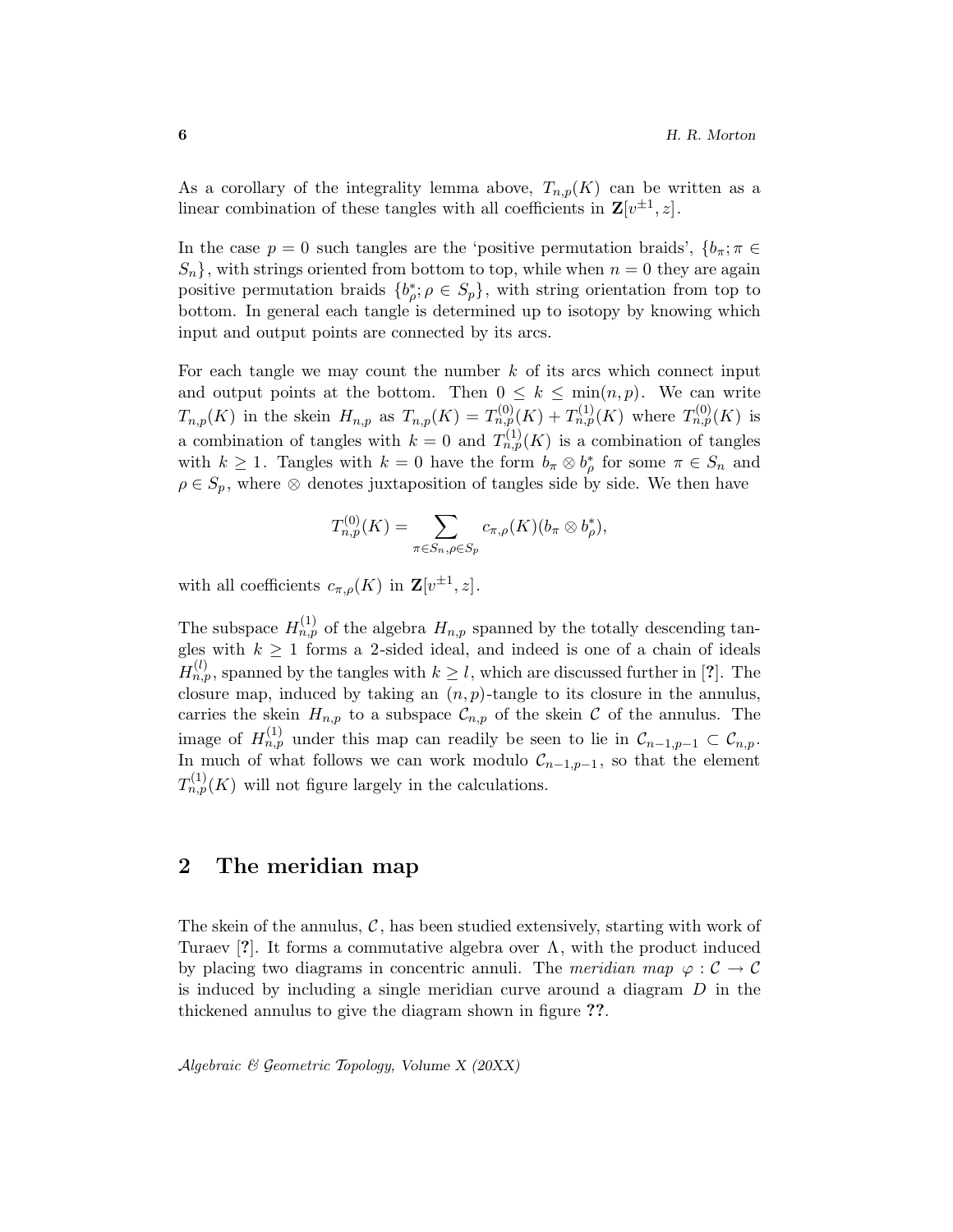

Figure 3: The meridian map

### Satellites

Diagrams in the annulus are sometimes known as patterns when they are used in the construction of satellites of a framed knot. Starting with a framed knot K and a pattern  $Q$ , the satellite  $K \times Q$  is formed by replacing the framing annulus around  $K$  with the annulus containing  $Q$ . This operation, known as decorating K by  $Q$ , induces a linear map at the skein level, so that the Homfly polynomial  $P(K \ast Q)$  depends only on Q as an element of the skein C. If K is drawn in the annulus as the closure of a 1-tangle then decorating it by Q gives a diagram of  $K \times Q$  in the annulus, shown in figure ??, and induces a linear map  $T_K: \mathcal{C} \to \mathcal{C}$ .



Figure 4: Decorating a closed 1 -tangle

If Q is an eigenvector of  $T_K$  with eigenvalue  $a_K$  then  $K \ast Q = T_K(Q) = a_K Q =$  $a_K U * Q$  where U is the unknot with framing 0. Taking the Homfly polynomial then gives  $a_K = P(K * Q)/P(U * Q)$  as the 1-tangle invariant  $J'(K)$  coming from  $J(K) = P(K * Q)$ .

### Eigenvectors

The subspaces  $\mathcal{C}_{n,p} \subset \mathcal{C}$  are invariant under the meridian map  $\varphi$ , and under  $T_K$ . A basis  $Q_{\lambda}$  of  $\mathcal{C}_{n,0}$  consisting of eigenvectors of  $\varphi$  determined by partitions  $\lambda$  of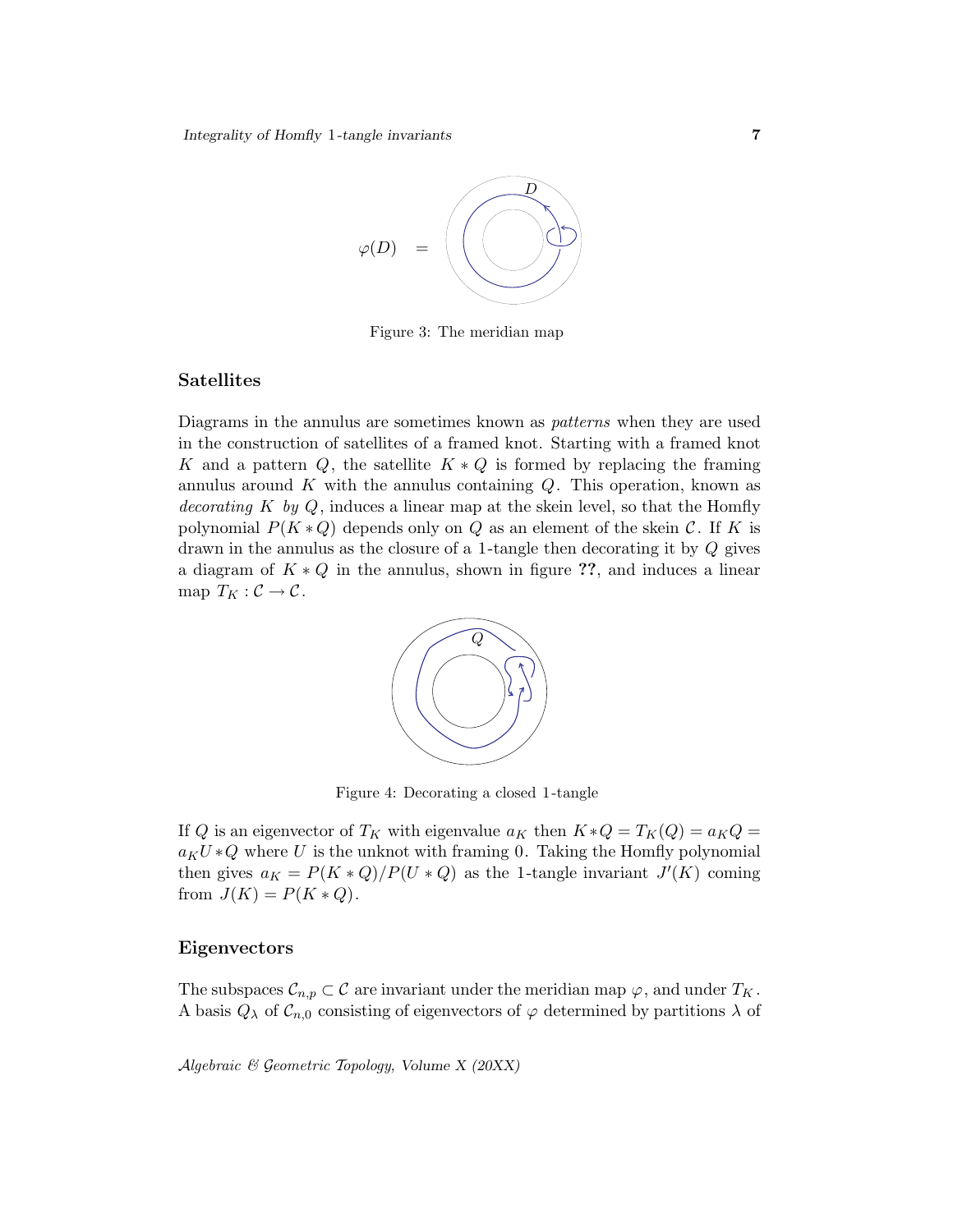n has been described in [?]. The element  $Q_{\lambda}$  is constructed there as the closure of an idempotent  $e_{\lambda}$  in the skein  $H_{n,0}$ , which is isomorphic to the Hecke algebra  $H_n$  of type A. More recent constructions of Kawagoe and Lukac, [?, ?], following the interpretation of  $\mathcal{C}_{n,0}$  as symmetric functions of degree n in N variables, show that the counterpart of the Schur function  $s_{\lambda}$  is also an eigenvector of the meridian map which can be identified with  $Q_{\lambda}$ . The existence of a basis for the whole space C consisting of eigenvectors of  $\varphi$  with distinct eigenvalues, indexed by pairs  $\lambda, \mu$  of partitions, is established in [?], and explicit formulae for the eigenvectors  $Q_{\lambda,\mu}$  are given in [?]. Any eigenvector Q of the meridian map is then a multiple of  $Q_{\lambda,\mu}$  for some partitions  $\lambda,\mu$ .

### Integrality

We are now in a position to establish the main integrality result.

**Theorem 1** Let  $K$  be a framed knot and let  $Q$  be any eigenvector of the meridian map. Then the 1-tangle invariant  $a_K = P(K * Q)/P(U * Q)$  is a 2-variable integer Laurent polynomial  $a_K \in \mathbf{Z}[v^{\pm 1}, s^{\pm 1}]$ .

**Proof** It is readily noted, [?], that the map  $T_K$  commutes with the meridian map  $\varphi$ . Since the eigenvalues of  $\varphi$  are distinct then any eigenvector Q of  $\varphi$ is also an eigenvector of  $T_K$ . The 1-tangle invariant  $J'(K)$  coming from the satellite invariant  $J(K) = P(K \ast Q_{\lambda,\mu})$  is then the eigenvalue  $a(\lambda,\mu)$  of  $T_K$  for its eigenvector  $Q_{\lambda,\mu}$ . The integrality of  $a(\lambda,\mu)$  will now be established using features of  $Q_{\lambda}$  and  $Q_{\lambda,\mu}$  from [?] and [?].

Turning the annulus over induces a symmetry ∗ in C which carries an element Q to  $Q^*$ . If  $Q \in \mathcal{C}_{n,p}$  then  $Q^* \in \mathcal{C}_{p,n}$ . Thus if  $\lambda$  is a partition of n and  $\mu$  is a partition of p we have  $Q_{\lambda} \in \mathcal{C}_{n,0}$  and  $Q_{\mu}^* \in \mathcal{C}_{0,p}$  and their product  $Q_{\lambda} Q_{\mu}^*$  lies in  $\mathcal{C}_{n,p}$ .

In [?] it is shown that  $Q_{\lambda,\mu} = Q_{\lambda} Q_{\mu}^* + W$  where  $W \in \mathcal{C}_{n-1,p-1}$ . Now  $T_K(Q_{\lambda,\mu}) =$  $a(\lambda,\mu)Q_{\lambda,\mu}$  so  $T_K(Q_\lambda Q_\mu^*)=a(\lambda,\mu)Q_\lambda Q_\mu^*+V$  where  $V\in \mathcal{C}_{n-1,p-1}$ .

The idempotent  $e_{\lambda}$  in [?], whose closure is  $Q_{\lambda}$ , can be factorised, following lemma 11 there, as  $e_{\lambda} = e_{\lambda}^{(a)}$  $_{\lambda}^{(a)}e_{\lambda}^{(b)}$  $\lambda^{(b)}$  so that  $e_{\lambda}^{(a)}$  $\chi_{\lambda}^{(a)}\beta e_{\lambda}^{(b)} = k(\beta,\lambda)e_{\lambda}$  with  $k(\beta,\lambda) \in$  $\mathbf{Z}[s^{\pm 1}]$ , for any *n*-braid  $\beta$ . It follows that the closure of  $e_{\lambda}\gamma$ , which is also the closure of  $e_{\lambda} \gamma e_{\lambda}$ , can be written as  $c(\gamma, \lambda) Q_{\lambda}$ , with  $c(\gamma, \lambda) \in \mathbb{Z}[s^{\pm 1}]$ , for any *n*-braid  $\gamma$ .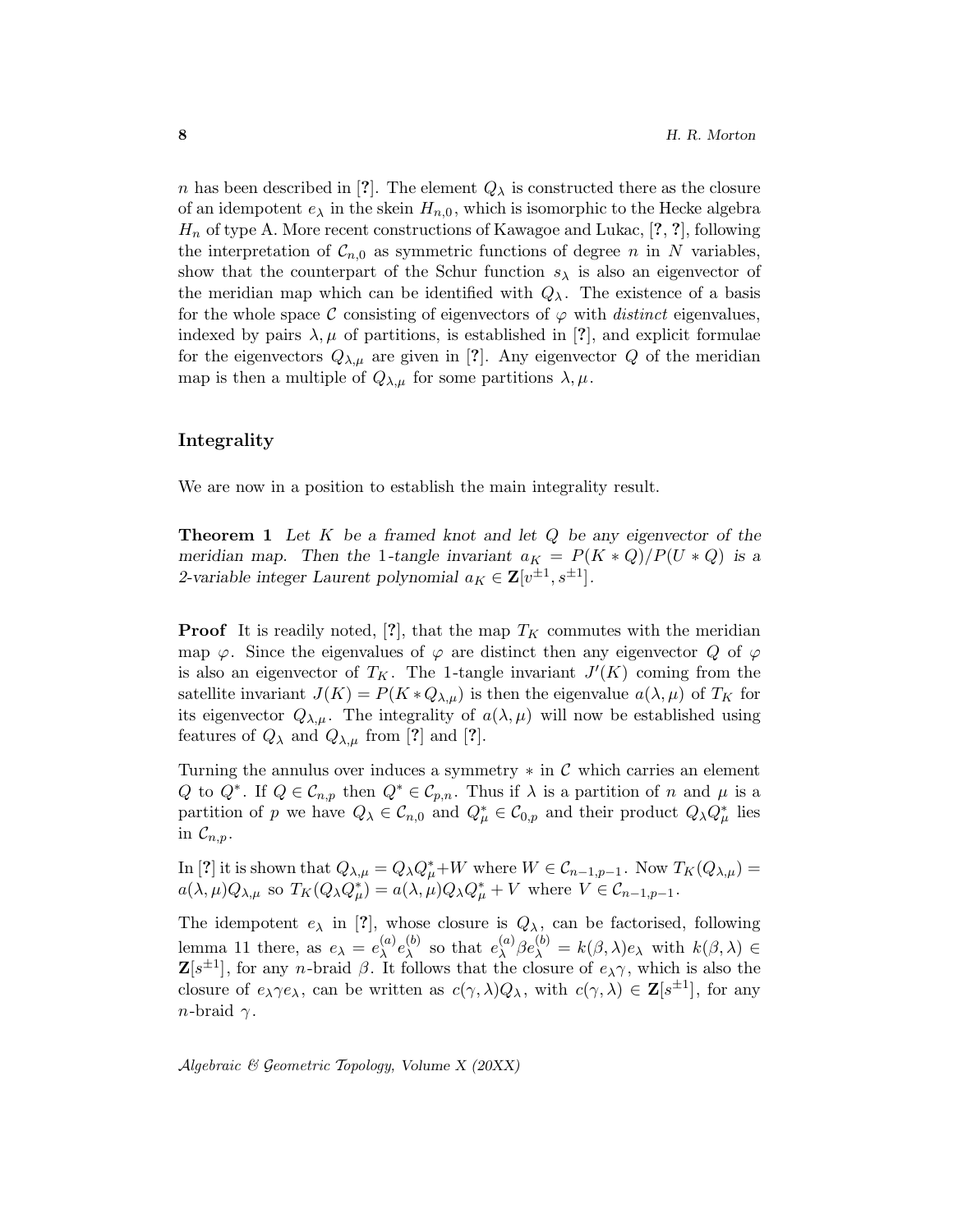We can express  $T_K(Q_\lambda Q_\mu^*)$  as the closure of the element  $(e_\lambda \otimes e_\mu^*)T_{n,p}(K)$  in  $H_{n,p}$ . Now

$$
(e_{\lambda} \otimes e_{\mu}^* )T_{n,p}(K) = (e_{\lambda} \otimes e_{\mu}^* )T_{n,p}^{(0)}(K), \bmod H_{n,p}^{(1)}.
$$

The closure of

$$
(e_{\lambda} \otimes e_{\mu}^*) T_{n,p}^{(0)}(K) = \sum_{\pi \in S_n, \rho \in S_p} c_{\pi,\rho}(e_{\lambda} b_{\pi} \otimes e_{\mu}^* b_{\rho}^*)
$$

is a scalar multiple  $A(\lambda,\mu)Q_{\lambda}Q_{\mu}^*$ , where

$$
A(\lambda,\mu) = \sum_{\pi \in S_n, \rho \in S_p} c_{\pi,\rho}(K)c(b_{\pi},\lambda)c(b_{\rho},\mu) \in \mathbf{Z}[v^{\pm 1},s^{\pm 1}].
$$

Then  $T_K(Q_\lambda Q_\mu^*) = A(\lambda, \mu) Q_\lambda Q_\mu^*$  modulo  $C_{n-1,p-1}$ . Hence  $A(\lambda, \mu) = a(\lambda, \mu)$ is the 1-tangle invariant  $P(K \ast Q_{\lambda,\mu})/P(U \ast Q_{\lambda,\mu})$ , which is a 2-variable integer Laurent polynomial in  $\mathbf{Z}[v^{\pm 1}, s^{\pm 1}]$ , as claimed. □

# 3 Some relations

The 1-tangle invariants  $a(\lambda, \mu)$  of K are not all independent.

Firstly there are some symmetries.

- By reversing orientation of all strings we get  $a(\mu, \lambda) = a(\lambda, \mu)$ .
- Replacing  $\lambda$  and  $\mu$  by their conjugate partitions switches s for  $-s^{-1}$  in  $a(\lambda,\mu).$

Secondly the 1-variable invariant  $a(\lambda, \mu)|_{v=s^N}$  agrees with  $a(\nu)|_{v=s^N}$  for some explicit  $\nu$  depending on  $N, \lambda, \mu$ , and corresponds to an irreducible quantum  $sl(N)$  invariant. Details of the appropriate partition  $\nu$  can be found in [?].

An explicit determinantal construction for  $Q_{\lambda,\mu}$  is given in [?] in terms of the elements  $h_n = Q_{\lambda,\mu}$  where  $p = 0$  and  $\lambda$  has a single part, and  $h_p^*$  with the reverse orientation, where  $n = 0$  and  $\mu$  has a single part. These elements generate  $\mathcal C$  freely as an algebra.

The general construction of  $Q_{\lambda,\mu}$  in [?] can be illustrated by the case when  $\lambda$ has parts  $2, 2, 1$  and  $\mu$  has parts  $3, 2$ .

Take a matrix with diagonal entries as shown, corresponding to the parts of  $\lambda$ and  $\mu$ .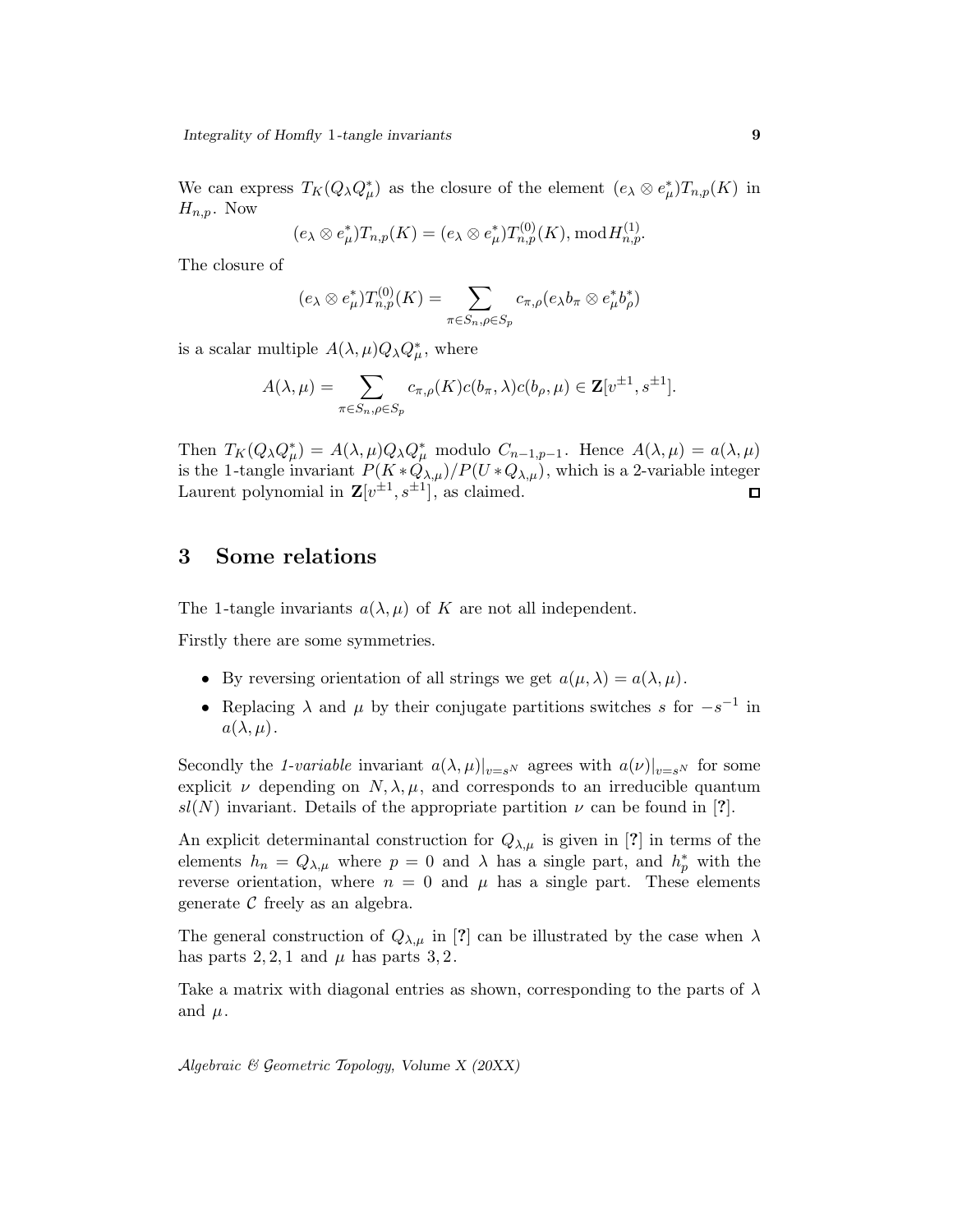$$
\begin{pmatrix} h_2^* & & & \\ & h_3^* & & \\ & & h_2 & \\ & & & h_2 & \\ & & & & h_1 \end{pmatrix}
$$

Complete the rows by shifting indices upwards for the parts of  $\lambda$ , and downwards for the parts of  $\mu$ , to get

$$
M = \begin{pmatrix} h_2^* & h_1^* & 1 & 0 & 0 \\ h_4^* & h_3^* & h_2^* & h_1^* & 1 \\ 1 & h_1 & h_2 & h_3 & h_4 \\ 0 & 1 & h_1 & h_2 & h_3 \\ 0 & 0 & 0 & 1 & h_1 \end{pmatrix}
$$

Then  $Q_{\lambda,\mu} = \det M$ .

**Remark** The subalgebra of C spanned by the elements  $Q_{\lambda,\mu}$  with  $\mu = \phi$  can be viewed as the algebra of symmetric functions in variables  $x_1, \ldots, x_N$ , for large  $N$ . The elements  $h_n$  play the role of the complete symmetric functions and then  $Q_{\lambda,\phi}$  corresponds to the classical Schur function  $s_{\lambda}$ , expressed as a polynomial in  $\{h_i\}$  via the Jacobi-Trudy formula. Determinants similar to the general case for  $Q_{\lambda,\mu}$  are used by Koike [?] in giving universal formulae for the irreducible characters of rational representations of  $GL(N)$ , along with interpretations in terms of skew Schur functions.

### Examples

The simplest example is where  $n = p = 1$ , so that  $\lambda$  and  $\mu$  each have one part of length 1. In this case the formula gives  $Q_{\lambda,\mu} = h_1 h_1^* - 1$ , so that the knot invariant  $\langle K \ast Q_{\lambda,\mu} \rangle$  is very nearly the reverse-parallel invariant in this case.

For the figure-eight with zero framing when  $|\lambda| = |\mu| = 1$  we have  $a(\lambda, \mu) =$  $3-2z^2-6z^4-2z^6+(v^2+v^{-2})(-2-z^2-2z^4+z^6)+(v^4+v^{-4})(1+2z^2+z^4).$ The matrix of coefficients is displayed below, along with the invariant for the trefoil with some choice of framing - change of framing involves simply factors of  $v^2$ .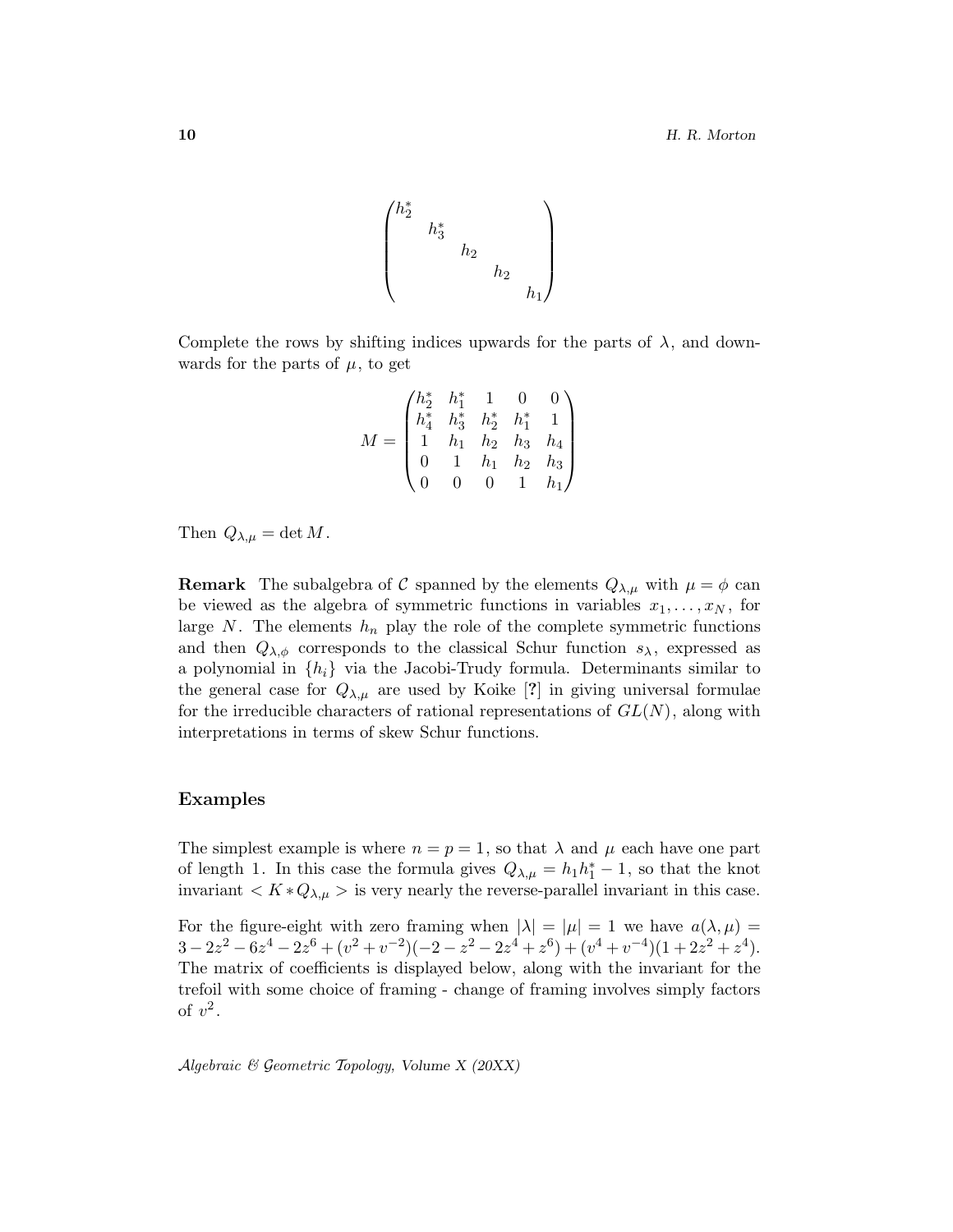|                | Figure eight invariant |  |                      |          |               |  | Trefoil invariant |  |            |  |                                                            |  |
|----------------|------------------------|--|----------------------|----------|---------------|--|-------------------|--|------------|--|------------------------------------------------------------|--|
|                |                        |  | $v \mid -4$ -2 0 2 4 |          |               |  |                   |  | $v\perp 0$ |  | $2 \quad 4 \quad 6$                                        |  |
| $\tilde{z}$    |                        |  |                      |          |               |  |                   |  |            |  |                                                            |  |
| 6              |                        |  |                      | $1 -2 1$ |               |  |                   |  |            |  |                                                            |  |
|                |                        |  | $1 -2 -6 -2 1$       |          |               |  |                   |  |            |  | $\begin{array}{ccc} 1 & -2 & 1 \\ 2 & -7 & -4 \end{array}$ |  |
| $\overline{2}$ |                        |  | $2 -1 -2 -1 2$       |          |               |  | 2                 |  |            |  |                                                            |  |
|                |                        |  |                      |          | $-2$ 3 $-2$ 1 |  | $\theta$          |  |            |  |                                                            |  |

### Relations with the Kauffman polynomial

In [?] Rudolph demonstrated a relation between the Kauffman polynomial of a link and the Homfly reverse parallel invariant. His exact result can be described by using the decoration  $Q_{\lambda,\lambda}$  with  $|\lambda|=1$ , as above, on all components of a link L. Then the Homfly polynomial of this decorated link determines an element of  $\mathbf{Z}_2[v^{\pm 1}, z^{\pm 1}]$  when the coefficients are reduced mod 2. Rudolph showed that this invariant is the same as the Kauffman polynomial of the link, again with coefficients reduced mod 2, when the Kauffman variables  $v$  and  $z$  are replaced by  $v^2$  and  $z^2$ , and both Kauffman and Homfly are normalised to have the value 1 on the empty diagram. The 1-tangle invariants above should then reduce to the Kauffman polynomials of the figure eight or trefoil knots, normalised to have the value 1 on the unknot, with this change of variable. It is reassuring to compare the mod 2 reduction of the invariants above with the coefficients for the Kauffman polynomials of these knots shown below, [?].

Kauffman polynomial for figure eight Kauffman polynomial for trefoil

|                  | $\begin{array}{ c c c c c c c c } \hline v&-2&-1&0&1&2 \ \hline \end{array}$ |  |  |                                            | $v \mid -5 \quad -4 \quad -3 \quad -2$ |                                   |
|------------------|------------------------------------------------------------------------------|--|--|--------------------------------------------|----------------------------------------|-----------------------------------|
| $\boldsymbol{z}$ |                                                                              |  |  | $\overline{z}$                             |                                        |                                   |
|                  | $\begin{array}{c ccccc}\n3 & 1 & 1\n\end{array}$                             |  |  |                                            |                                        |                                   |
|                  | $2 \begin{array}{ c c c } \hline 1 & 2 & 1 \end{array}$                      |  |  | $\begin{array}{ccc} 2 & 1 & 1 \end{array}$ |                                        |                                   |
|                  | $1 \quad \vert \quad -1 \quad \quad -1$                                      |  |  |                                            |                                        | $1 \qquad \qquad 1 \qquad \qquad$ |
|                  | $0 \t -1 \t -1 \t -1$                                                        |  |  | $0 \quad 1 \quad 2$                        |                                        |                                   |

### A possible extension

Blanchet and Beliakova [?] describe a decoration  $y_{\lambda}$  in the Kauffman skein of the annulus corresponding to each partition  $\lambda$ . Together these account for all possible Kauffman satellite invariants. Where an unoriented link is decorated by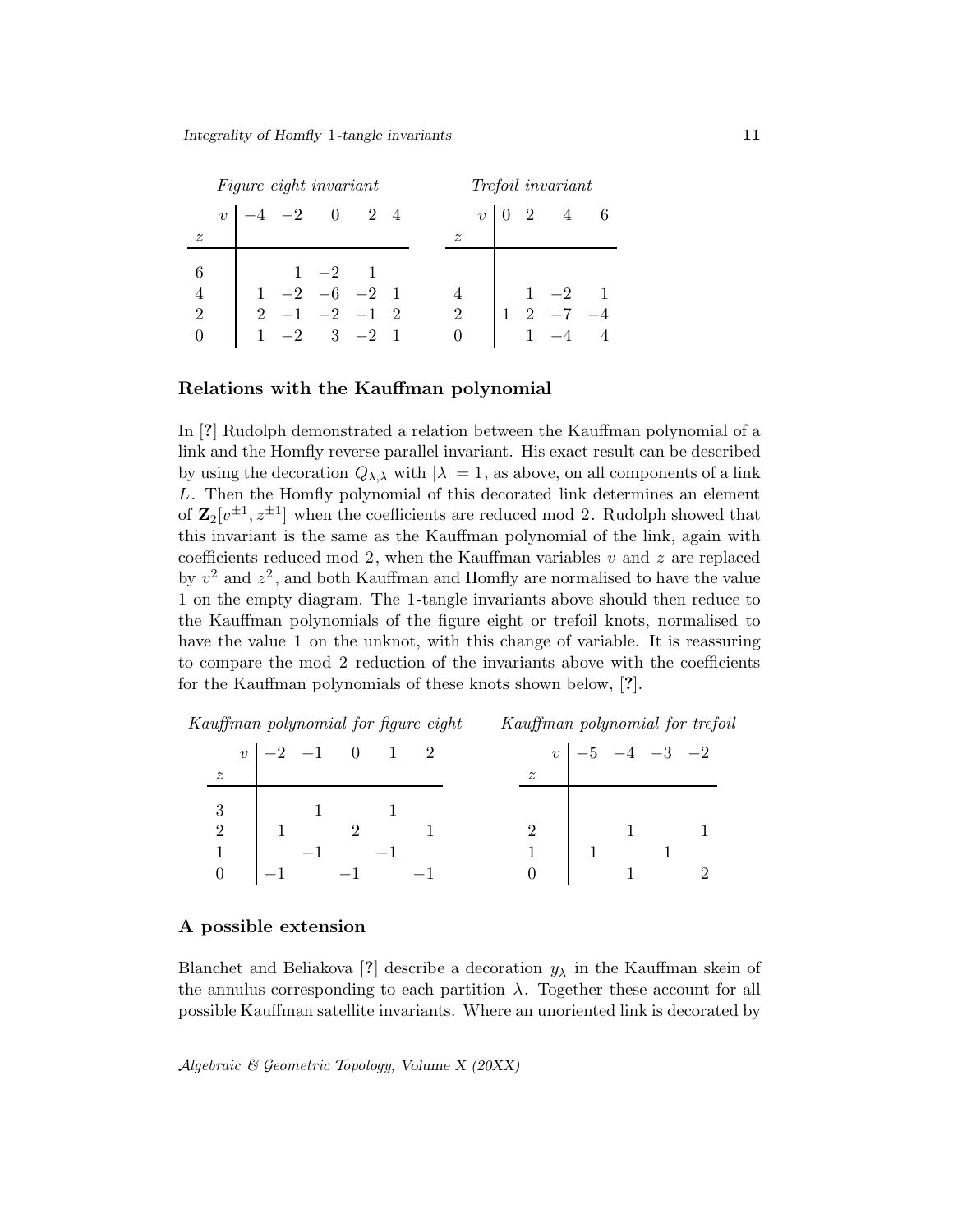one such element  $y_{\lambda_i}$  on each component its Kauffman polynomial may be compared with the Homfly polynomial of the same link decorated correspondingly by the elements  $Q_{\lambda_i,\lambda_i}$ . The invariant for decorations  $y_\lambda$  and  $Q_{\lambda,\lambda}$  requires the use of the parameter s with  $z = s - s^{-1}$  unless the partition  $\lambda$  is self-conjugate. When working mod 2, replacing s by  $s^2$  will also have the effect of replacing z by  $z^2$ . Limited evidence suggests the following extension of Rudolph's result from the case  $|\lambda| = 1$  to general Kauffman satellite invariants.

**Conjecture 1** Decorate each component  $L_i$  of a framed unoriented link  $L$ by  $y_{\lambda_i}$ . The Kauffman polynomial of this decorated link, with v, s replaced by  $v^2$ ,  $s^2$  and the coefficients reduced mod 2, equals the mod 2 reduction of the Homfly polynomial of L when each  $L_i$  is decorated by  $Q_{\lambda_i, \lambda_i}$ .

Known results about quantum dimensions allow the conjecture to be confirmed for the unknot, and for the meridian maps. It is possible that this information can be combined with the branching rules for multiplying  $y_{\lambda}$  and  $Q_{\lambda,\lambda}$  by single strings in their respective skeins to give a proof of the conjecture. It would certainly be of interest to study further the 1-tangle invariants for  $Q_{\lambda,\lambda}$ .

# References

- [1] A. Beliakova and C. Blanchet. Skein construction of idempotents in Birman-Wenzl-Murakami algebras. Math. Ann. 321 (2001), 347–373.
- [2] R. J. Hadji and H. R. Morton. A basis for the full Homfly skein of the annulus. Math. Proc. Camb. Philos. Soc. 141 (2006),
- [3] K. Kawagoe. On the skeins in the annulus and applications to invariants of 3 -manifolds. J. Knot Theory Ramif. 7 (1998), 187–203.
- [4] KnotInfo. http://www.indiana.edu/~knotinfo/
- [5] K. Koike. On the decomposition of tensor products of the representations of the classical groups by means of the universal characters. Adv. Math. **74** (1989), 57–86.
- [6] M. Kosuda and J. Murakami. Centralizer algebras of the mixed tensor representations of quantum group  $U_q(\text{gl}(n, C))$ . Osaka J. Math. **30** (1993), 475–507.
- [7] T. T. Q. Le. Integrality and symmetry of quantum link invariants. Duke Math. J. 102 (2000), 273–306.
- [8] S. G. Lukac. Idempotents of the Hecke algebra become Schur functions in the skein of the annulus. Math. Proc. Camb. Philos. Soc. 138 (2005), 79–96.
- [9] H. R. Morton and A. K. Aiston. Idempotents of Hecke algebras of type A. J. Knot Theory Ramif. 7 (1998), 463–487.

Algebraic  $\mathcal C$  Geometric Topology, Volume X (20XX)